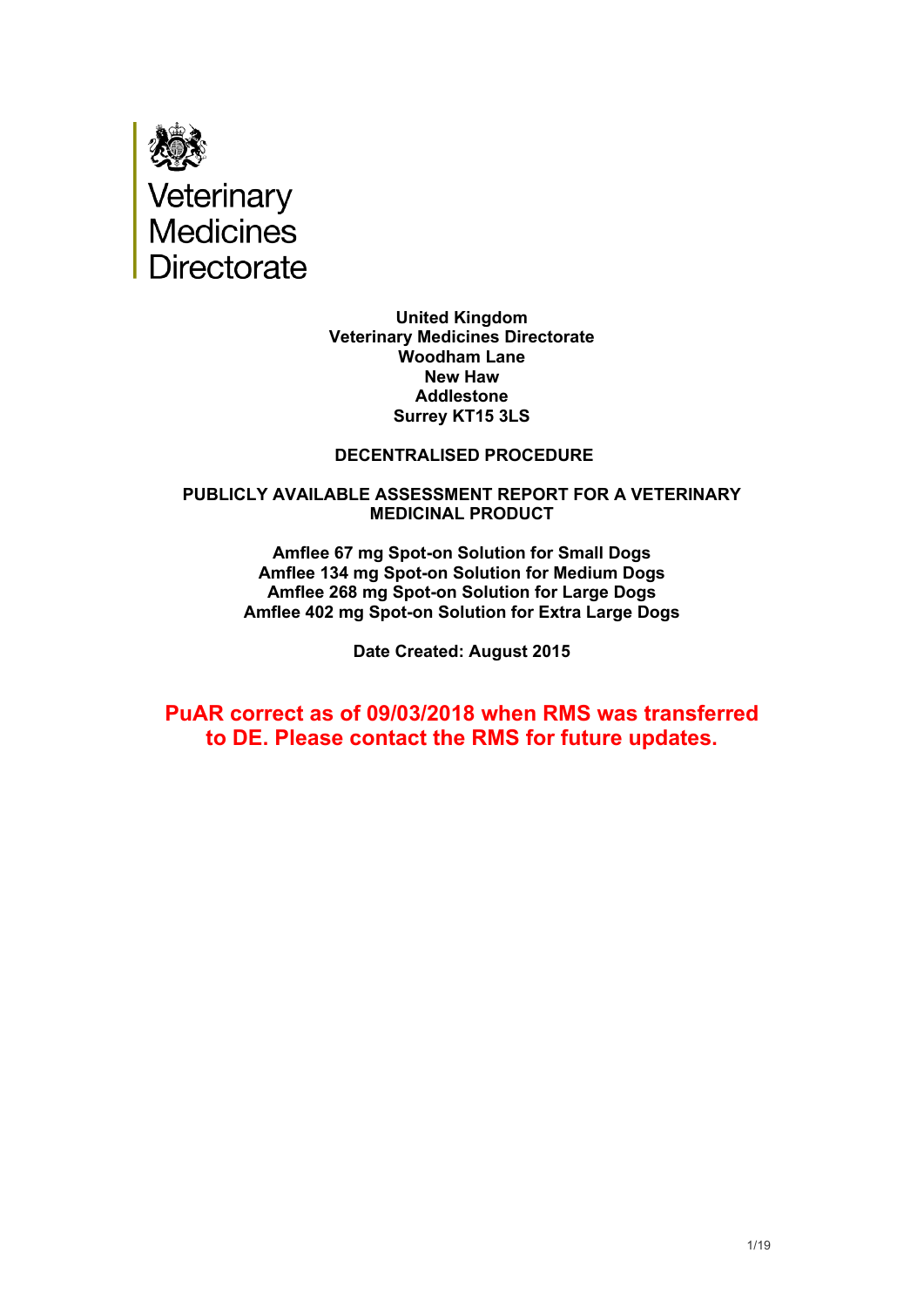Amflee 67 mg Spot-on Solution for Small Dogs Note 2001 100 No. 2010 101 No. 2010 No. 2010 101 No. 2010 No. 20 Amflee 134 mg Spot-on Solution for Medium Dogs 
Whomes The Wave UK/V/0538/003/DC Amflee 268 mg Spot-on Solution for Large Dogs UK/V/0538/004/DC Amflee 402 mg Spot-on Solution for Extra Large Dogs **UK/V/0538/005/DC** KRKA d.d. Application for Decentralised Procedure

Publicly Available Assessment Report



# **PRODUCT SUMMARY**

| <b>EU Procedure number</b>                | UK/V/0538/002 - 005/DC                                                                                                                                                                                                                                                                                                                                                                                                                                                                                                                                                                                                                                                                                                                                                                                                                                                                    |
|-------------------------------------------|-------------------------------------------------------------------------------------------------------------------------------------------------------------------------------------------------------------------------------------------------------------------------------------------------------------------------------------------------------------------------------------------------------------------------------------------------------------------------------------------------------------------------------------------------------------------------------------------------------------------------------------------------------------------------------------------------------------------------------------------------------------------------------------------------------------------------------------------------------------------------------------------|
| Name, strength and<br>pharmaceutical form | Amflee 67 mg Spot-on Solution for Small Dogs<br>Amflee 134 mg Spot-on Solution for Medium<br>Dogs<br>Amflee 268 mg Spot-on Solution for Large Dogs<br>Amflee 402 mg Spot-on Solution for Extra Large<br>Dogs                                                                                                                                                                                                                                                                                                                                                                                                                                                                                                                                                                                                                                                                              |
| Applicant                                 | KRKA, d.d., Novo mesto<br>Šmarješka cesta 6<br>8501 Novo mesto<br>Slovenia                                                                                                                                                                                                                                                                                                                                                                                                                                                                                                                                                                                                                                                                                                                                                                                                                |
| Active substance(s)                       | Fipronil                                                                                                                                                                                                                                                                                                                                                                                                                                                                                                                                                                                                                                                                                                                                                                                                                                                                                  |
| <b>ATC Vetcode</b>                        | QP53AX15                                                                                                                                                                                                                                                                                                                                                                                                                                                                                                                                                                                                                                                                                                                                                                                                                                                                                  |
| <b>Target species</b>                     | Dogs                                                                                                                                                                                                                                                                                                                                                                                                                                                                                                                                                                                                                                                                                                                                                                                                                                                                                      |
| Indication for use                        | Treatment of flea (Ctenocephalides spp.) and<br>tick (Dermacentor reticulatus) infestations.<br>For treatment of Trichodectes canis biting lice<br>infestations on dogs. Most lice are killed within 2<br>days.<br>Insecticidal efficacy against new infestations<br>with adult fleas persists for up to 8 weeks.<br>The product has a persistent acaricidal efficacy<br>for up to 3 weeks against <i>lxodes ricinus</i> and up<br>to 4 weeks against Rhipicephalus sanguineus<br>and Dermacentor reticulatus. If ticks of some<br>species (Ixodes ricinus, Rhipicephalus<br>sanguineus) are present when the product is<br>applied, all the ticks may not be killed within the<br>first 48 hours.<br>The product can be used as part of a treatment<br>strategy for the control of Flea Allergy<br>Dermatitis (FAD) where this has been<br>previously diagnosed by a veterinary surgeon. |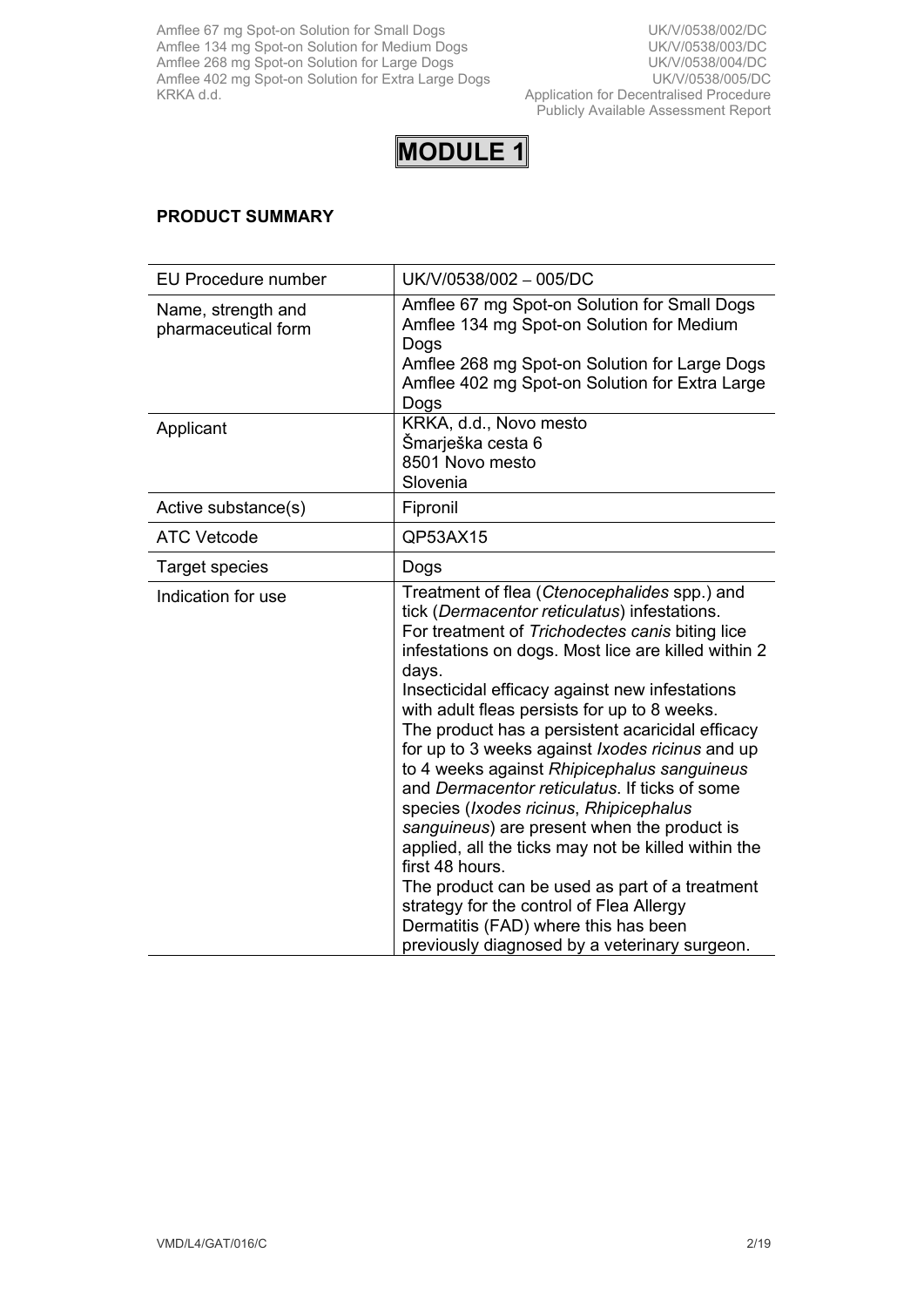Amflee 67 mg Spot-on Solution for Small Dogs UK/V/0538/002/DC Amflee 134 mg Spot-on Solution for Medium Dogs<br>
Amflee 268 mg Spot-on Solution for Large Dogs<br>
UK/V/0538/004/DC Amflee 268 mg Spot-on Solution for Large Dogs<br>Amflee 402 mg Spot-on Solution for Extra Large Dogs<br>UK/V/0538/005/DC Amflee 402 mg Spot-on Solution for Extra Large Dogs<br>KRKA d.d.

Application for Decentralised Procedure Publicly Available Assessment Report



The Summary of Product Characteristics (SPC) for this product is available on the Product Information Database of the Veterinary Medicines Directorate.

[\(www.gov.uk/check-animal-medicine-licensed\)](https://www.gov.uk/check-animal-medicine-licensed)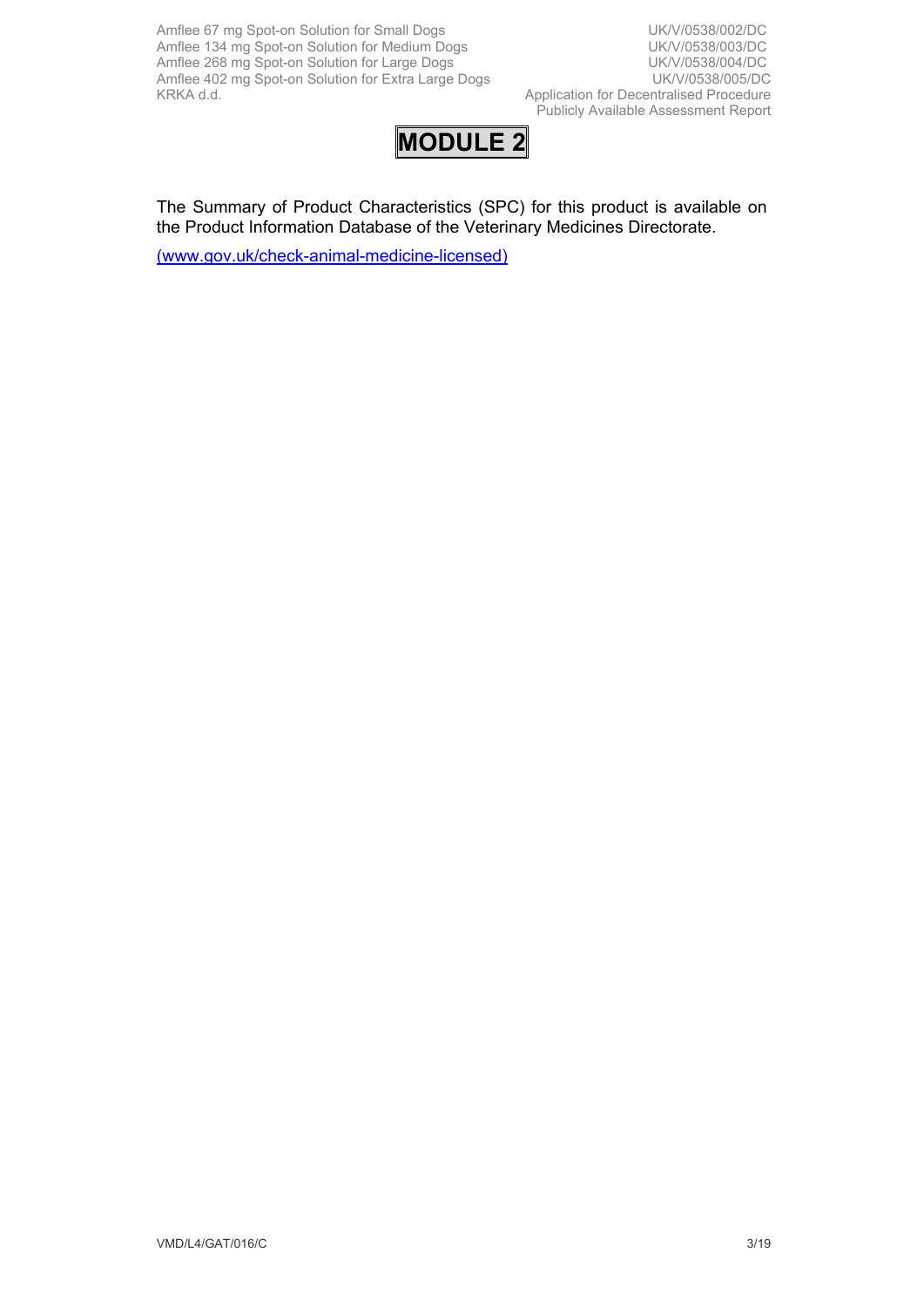Publicly Available Assessment Report



# **PUBLIC ASSESSMENT REPORT**

| Legal basis of original<br>application                                       | Generic hybrid application in accordance with<br>Article 13 (3) of Directive 2001/82/EC as<br>amended. |
|------------------------------------------------------------------------------|--------------------------------------------------------------------------------------------------------|
| Date of completion of the<br>original decentralised<br>procedure             | 24 December 2014                                                                                       |
| Date product first authorised<br>in the Reference Member<br>State (MRP only) | Not applicable                                                                                         |
| Concerned Member States for<br>original procedure                            | Belgium, France, Germany, Greece, Italy, The<br>Netherlands, Portugal, Spain                           |

# **I. SCIENTIFIC OVERVIEW**

Amflee Spot-on Solution for Dogs has been developed as a generic hybrid of Frontline Sot-on Dogs. The reference product was first authorised in the UK in November 1996. Amflee contains 100 mg/ ml fipronil and is authorised for use in dogs. The product is indicated for the treatment of flea, tick and biting lice infestations. It is contraindicated for puppies less than 2 months old and/or weighing less than 2 kg or on sick or convalescent animals. The product should not be used on rabbits or cats, or in cases of hypersensitivity to the active substance or any of the excipients.

The product is produced and controlled using validated methods and tests which ensure the consistency of the product released onto the market. It has been shown that the product can be safely used in the target species, any reactions observed are indicated in the  $SPC<sup>1</sup>$ . The product is safe for the user, and for the environment, when used as recommended. Suitable warnings and precautions are indicated in the SPC. The efficacy  $2$  of the product was demonstrated according to the claims made in the SPC. The overall benefit/risk analysis is in favour of granting a marketing authorisation.

<sup>1</sup> SPC – Summary of product Characteristics.

 $2$  Efficacy – The production of a desired or intended result.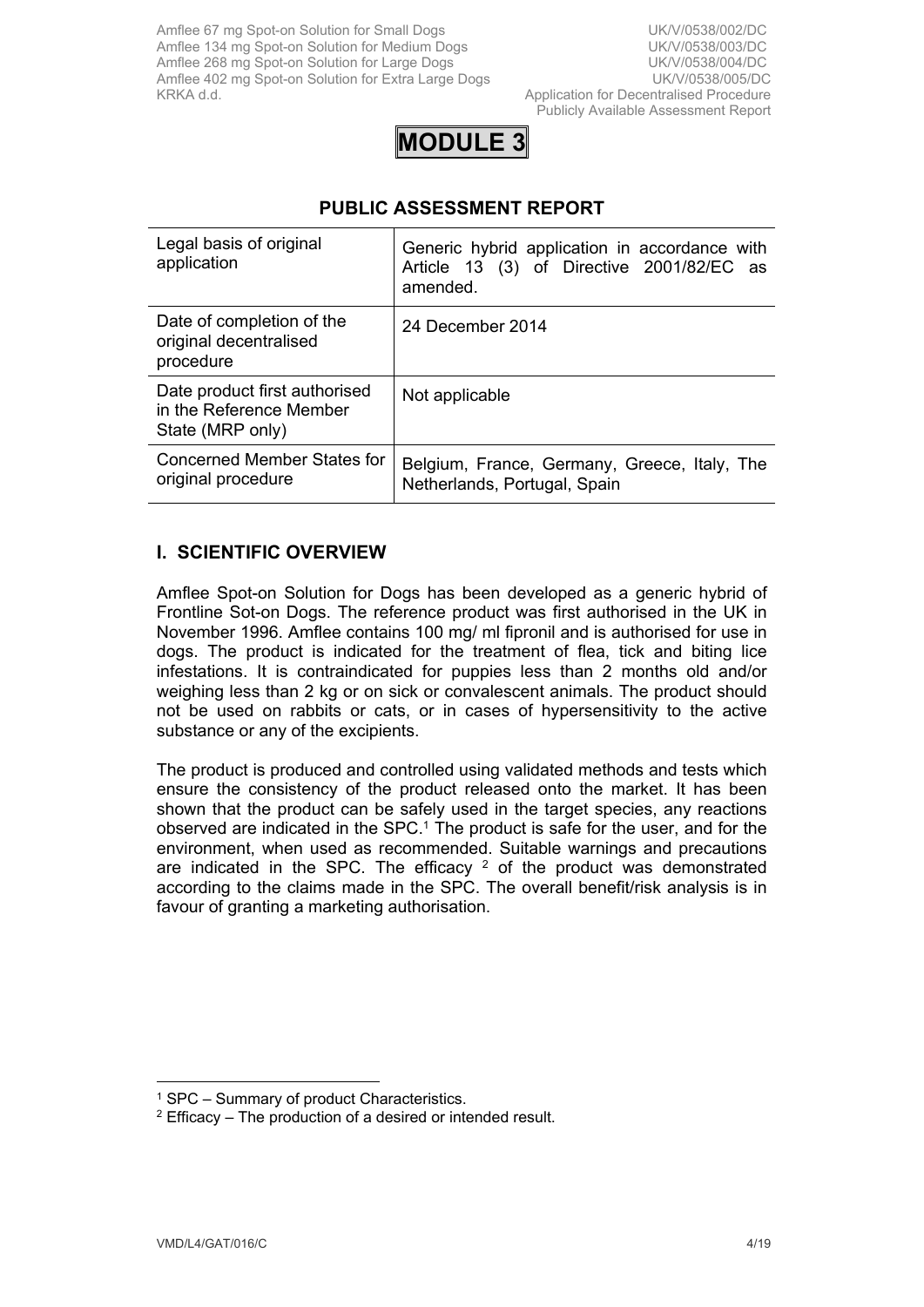# **II. QUALITATIVE AND QUANTITATIVE PARTICULARS OF THE CONSTITUENTS**

#### *II.A. Composition*

The product contains fipronil as the active substance and the excipients butylhydroxyanisole (E320), butylhydroxytoluene (E321), polysorbate 80, povidone K25 and dimethyl sulfoxide.

The container/closure system consists of a white polypropylene pipette closed with either a polyethylene or polyoxymethylene cap. The pipettes are packaged in a polyethylene terephthalate/ aluminium/ low density polyethylene triplex bag and placed in boxes of 1, 3, 6, 10, 20 or 30 pipettes. The particulars of the containers and controls performed are provided and conform to the regulation.

The choice of the formulation and the absence of a preservative are justified. The product is an established pharmaceutical form and its development is adequately described in accordance with the relevant European guidelines.

## *II.B. Description of the Manufacturing Method*

The product is manufactured fully in accordance with the principles of good manufacturing practice from a licensed manufacturing site*.* The product is manufactured by mixing the excipients before and fipronil until dissolved. The solution is then filtered and filled into the pipettes. Process validation data on the product have been presented in accordance with the relevant European guidelines.

#### *II.C. Control of Starting Materials*

The active substance is fipronil, an established active substance not described in a Pharmacopoeia. Data on the active substance were supplied in the form of an Active Substance Master File. The active substance is manufactured in accordance with the principles of good manufacturing practice.

The active substance specification is considered adequate to control the quality of the material. Batch analytical data demonstrating compliance with this specification have been provided.

All the excipients comply with their respective European Pharmacopeia (Ph. Eur.) Monographs. Certificates of analysis have been provided.

#### *II.C.4. Substances of Biological Origin*

There are no substances within the scope of the TSE Guideline present or used in the manufacture of this product*.*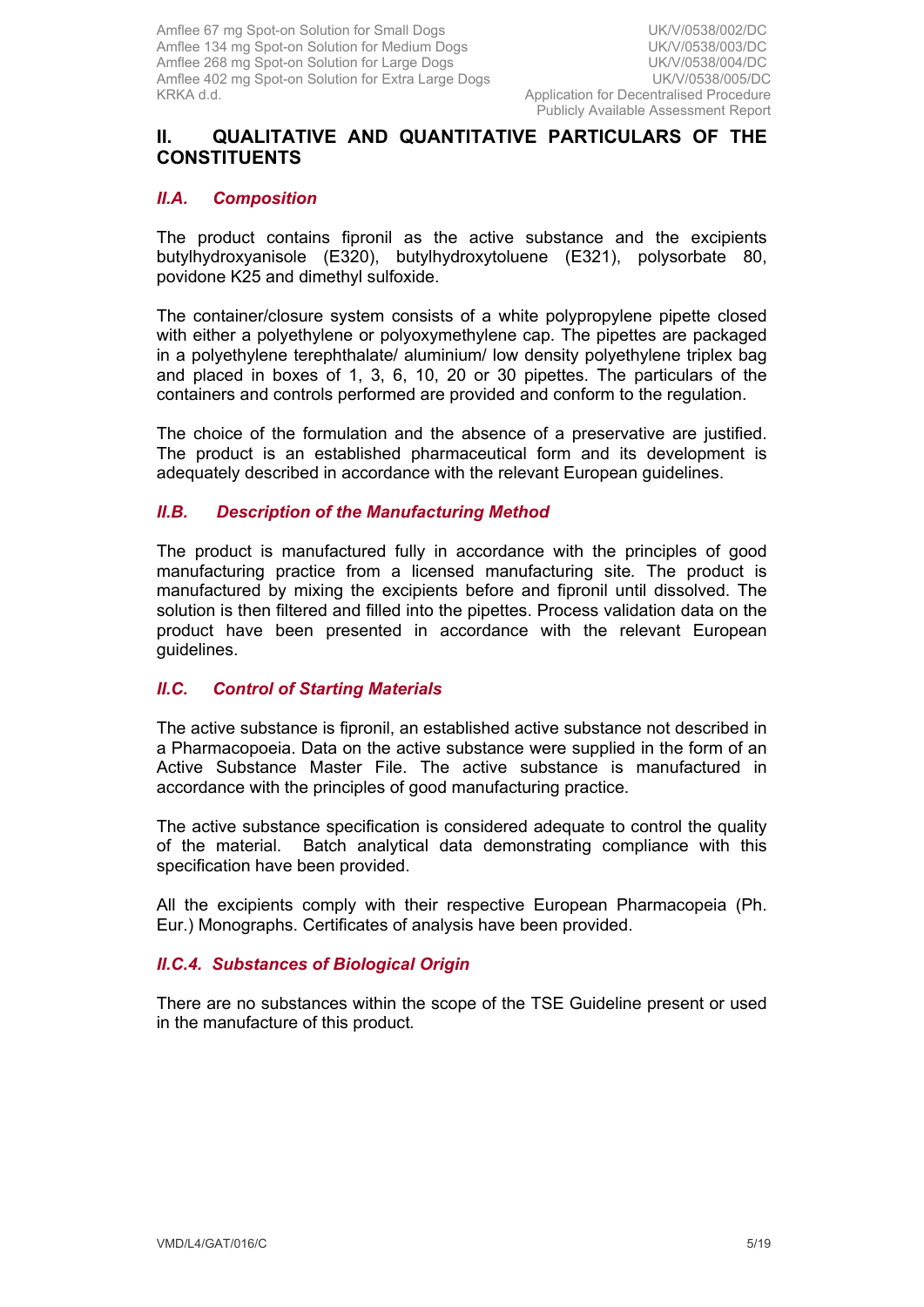#### *II.D. Control Tests Carried Out at Intermediate Stages of the Manufacturing Process*

Not applicable.

## *II.E. Control Tests on the Finished Product*

The finished product specification controls the relevant parameters for the pharmaceutical form. The tests in the specification, and their limits, have been justified and are considered appropriate to adequately control the quality of the product. The tests include those for identification and assay of the active substance, identification and assay of excipients, appearance, density and microbiological purity.

Satisfactory validation data for the analytical methods have been provided. Batch analytical data from the proposed production site have been provided demonstrating compliance with the specification.

## *II.F. Stability*

Stability data on the active substance have been provided in accordance with applicable European guidelines, demonstrating the stability of the active substance when stored under the approved conditions. A retest period of 3 years has been determined.

Stability data on the finished product have been provided in accordance with applicable European guidelines, demonstrating the stability of the product throughout its shelf life when stored under the approved conditions. Data have been provided for batches of the finished product stored at 25°C/60% RH for 36 months and at 40°C/75% RH for 6 months. A shelf life of 36 months has been established.

## *G. Other Information*

Shelf life of the finished product as packaged for sale is 36 months.

Store in the original container in order to protect from light and moisture. Do not remove from bag until required for use.

The product should be maintained at room temperature (above 14°C) for approximately one hour prior to administration.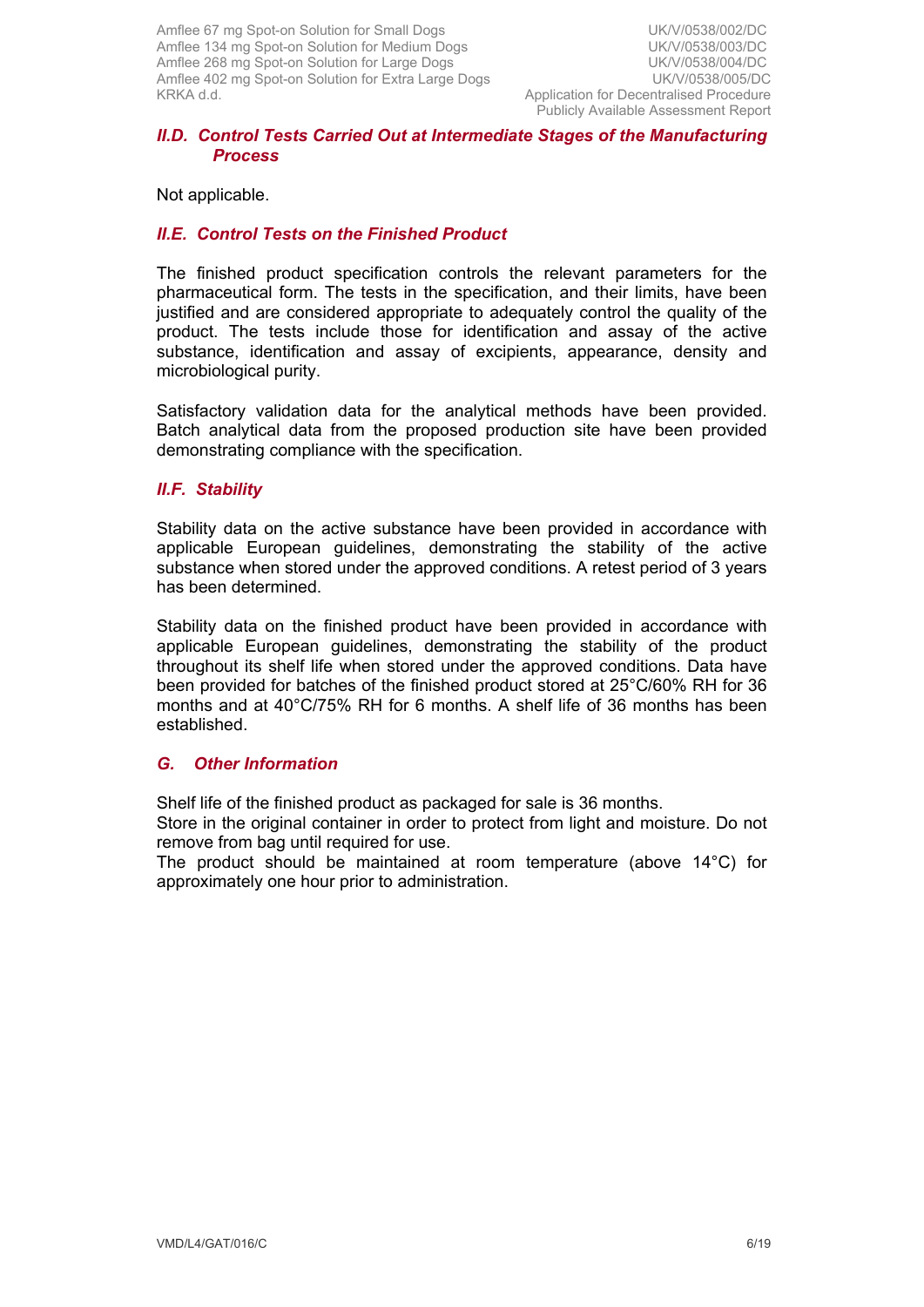## **III. SAFETY AND RESIDUES DOCUMENTATION (PHARMACO-TOXICOLOGICAL)**

## *III.A Safety Documentation*

#### *Pharmacological Studies*

#### Pharmacodynamics

Fipronil is an insecticide and acaricide belonging to the phenylpyrazole family. It works by blocking gamma-amino butyric acid (GABA) receptors which affects the movement of chloride ions across the cell membrane. This results in uncontrolled central nervous system (CNS) activity which leads to death of the insect or acarid. Fipronil is more toxic to insects than mammals due to differences in the GABA receptor sensitivity.

#### **Pharmacokinetics**

A radiolabelled study performed in rats, demonstrated that following dermal application of fipronil, less than 1% was absorbed in 24 hours. A comparative *in vitro* study looked at absorption across human, rat and rabbit epidermal membranes. At high doses absorption through rat and rabbit membranes was greater than humans, but comparable at low doses. The absorption increased with time but only 0.01% had crossed the human membrane in 8 hours.

Following dermal application fipronil spreads over the skin and can be detected in the stratum corneum and sebaceous glands for up to 56 days after application. The concentration of fipronil on hair decreases over time. Absorption of fipronil is low in the dog.

#### *Toxicological Studies*

Data were provided on the toxicology of fipronil. The studies referenced demonstrated the established use of fipronil and that it is safe to use when administered as per the instructions.

• Single Dose Toxicity

The  $LD_{50}^3$  following oral administration to rats has been reported as 97 mg/kg and for mice is 95 mg/kg. The clinical signs observed in these studies were tremors, convulsions, gait abnormalities, hunched posture and seizures.

The  $LD_{50}$  following dermal administration in distilled water was more than 2000 mg/kg in rats and 354 mg/kg in rabbits. No clinical signs were seen in rats but in rabbits the signs included convulsions, sluggishness, spasms, tremors, hyperactivity, diarrhoea and emaciation.

Repeated Dose Toxicity

The NOEL<sup>4</sup> following oral administration for 13 weeks to rats was reported as 0.33 mg/kg and as 0.5 mg/kg in dogs. A year-long study in dogs fed fipronil

 $3$  LD $_{50}$  – Dose that kills half a population

<sup>4</sup> NOEL – No observed effect level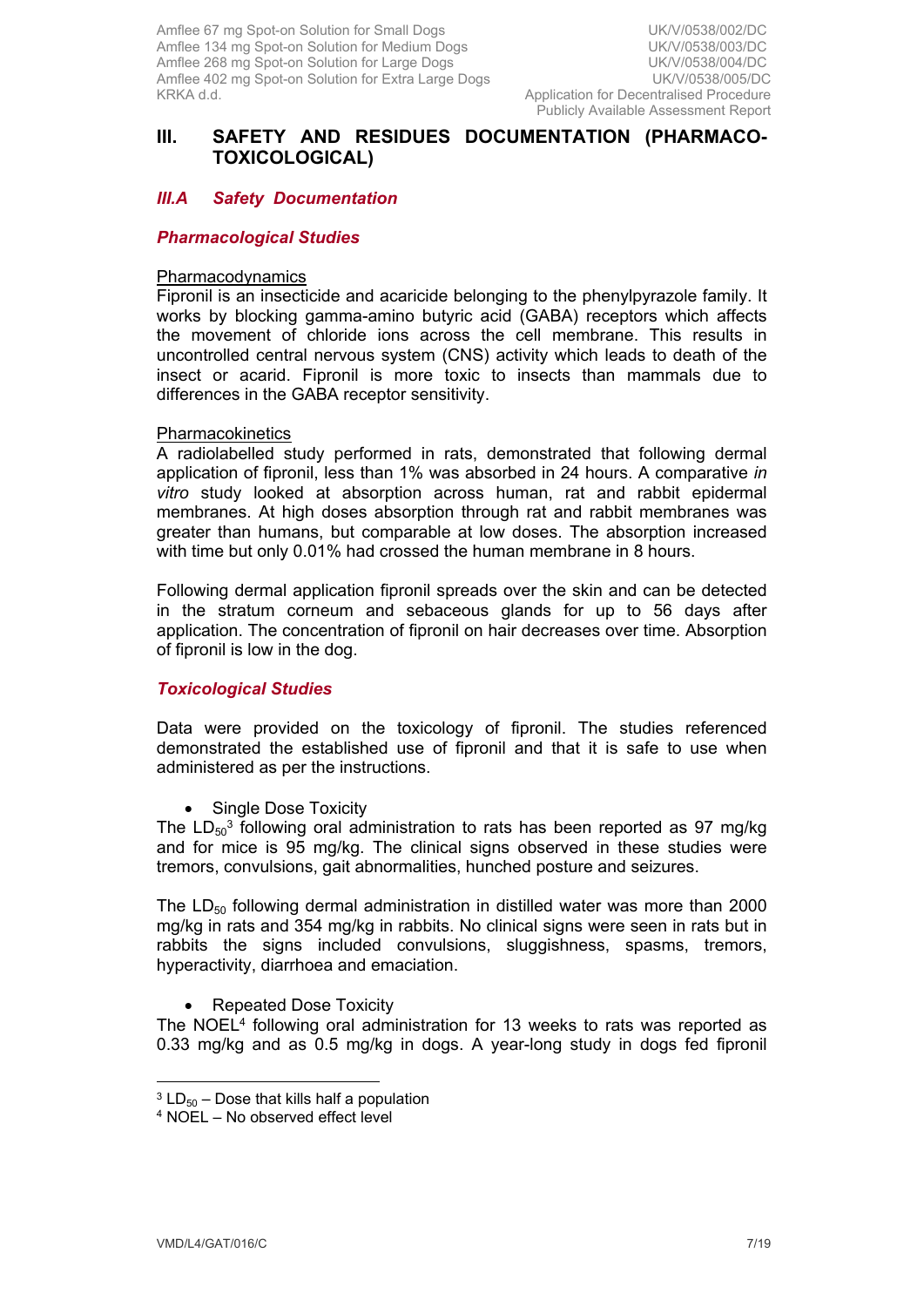found an NOEL of 0.2 mg/kg. In all studies clinical signs of toxicity included neurological symptoms. A study in rabbits looked at repeated dermal applications over 21 days and found a NOEL of 5 mg/kg. Systemic signs were observed towards the end of the study but not skin irritation was seen.

Reproductive Toxicity, including Teratogenicity:

One study in rats reported that reproductive effects were only observed at doses above those that cause parental systemic toxicity. A published study was provided in which fipronil was applied dermally as a single dose of 70, 140 or 280 mg/kg. The results indicate high doses of fipronil may affect the endocrine system and cause adverse reproductive effects in the rat.

In a developmental study female rats were given up to 20 mg/kg on day 6-15 of gestation and no treatment effects were observed. A similar study was performed in rabbits, dosed on day 6-19 of gestation, and no effects were seen at the highest dose of 1 mg/kg.

• Mutagenicity:

Published studies were provided. Fipronil and its metabolites were negative in a range of genotoxity tests.

Carcinogenicity:

In one study in mice no evidence of carcinogenicity was seen and the  $NOAEL<sup>5</sup>$ was reported as 0.055 mg/kg. A similar study in rats reported an NOAEL of 0.019 mg/kg and effects on the thyroid gland were observed. Alterations to T3, T4 and thyroid-stimulating hormone were noted and at high doses fipronil induced follicular-cell tumours of the thyroid. However, rats are known to be more sensitive than humans to thyroid changes.

Information regarding the metabolites was provided. There are two major metabolites of fipronil; fipronil sulfone and desulfinyl fipronil. Desulfinyl fipronil is a photo degradation product of fipronil that can be found on treated pets and can have a greater toxicity than fipronil or fipronil sulfone.

## *Studies of Other Effects*

Dermal irritation, ocular irritation and neurotoxicity studies were provided. Fipronil was not a dermal or ocular irritant in rabbits and was a weak skin sensitizer in one study using guinea-pigs.

In a single dose study for neurotoxicity in rats the NOAEL was 0.5 mg/kg following administration of 5 mg/kg fipronil. In a 13 week study in rats the NOEL was 0.3 mg/kg for neurotoxicity and systemic toxicity.

A neurotoxicity study in dogs was also referenced. Severe neurotoxic signs were observed after 5-13 days of daily oral dosing of 20 mg/kg fipronil. No NOAEL was determined.

<sup>5</sup> NOAEL – No observed adverse effect level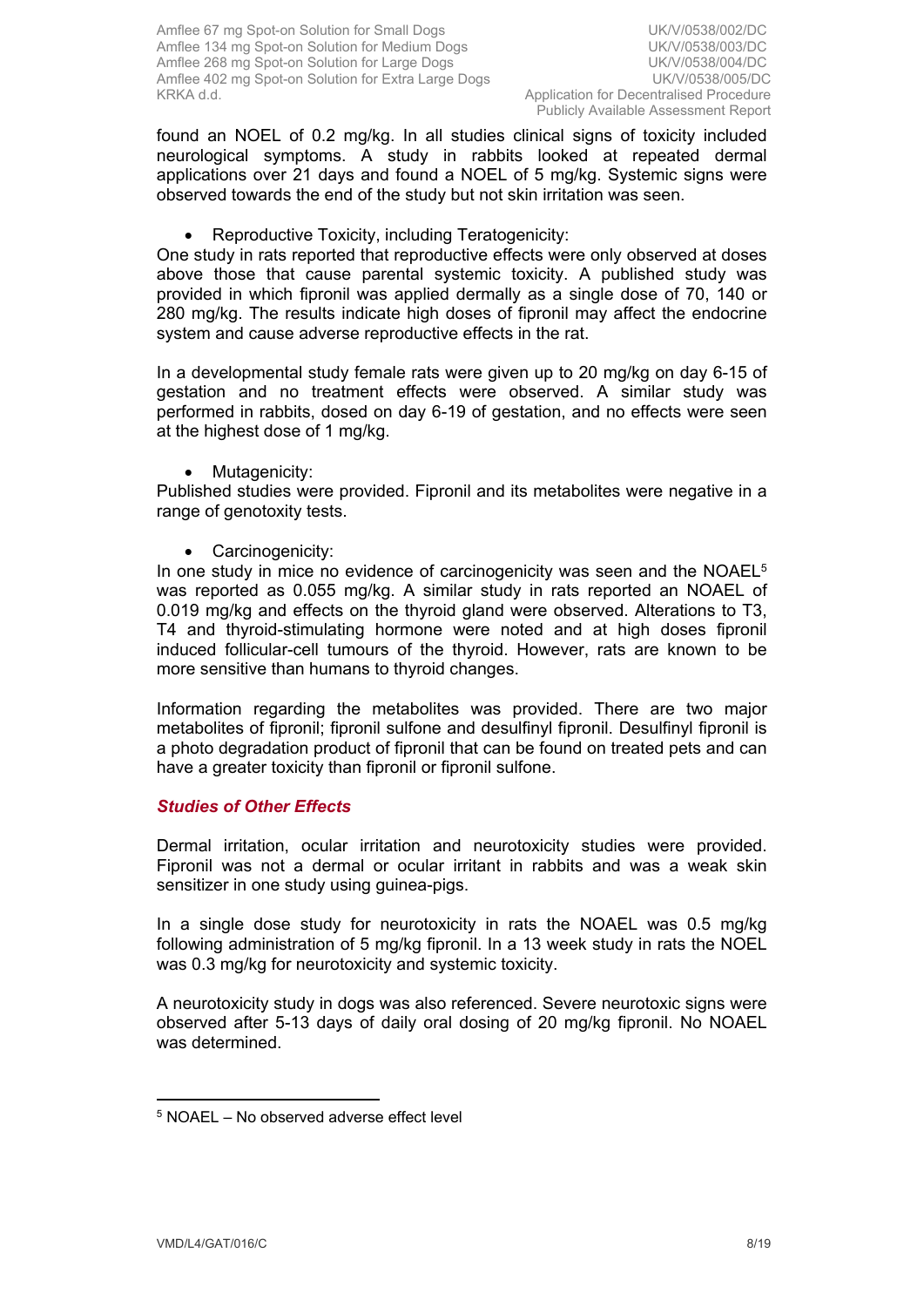## *Observations in Humans*

Bibliographical information was provided. The data show that following ingestion of fipronil the main symptoms are vomiting, agitation and seizures. Other symptoms following exposure include headache, nausea, vertigo and weakness. The reported cases all recovered, often without medication.

## *User Safety*

The applicant has provided a user safety assessment in compliance with the relevant guideline. Warnings and precautions as listed on the product literature (similar to those of the reference product), are adequate to ensure safety to users of the product.

- This product can cause mucous membrane and eye irritation. Therefore, contact between the product and the mouth or eyes should be avoided.
- In the case of accidental eye contact immediately and thoroughly flush the eyes with water. If eye irritation persists seek medical advice and show the package leaflet or the label to the physician.
- Do not smoke, drink or eat during application.
- Avoid contents coming into contact with the fingers. If this occurs, wash off immediately with soap and water.
- Wash hands after use.
- People with a known hypersensitivity to fipronil or dimethyl sulphoxide or other excipients should avoid contact with the veterinary medicinal product.
- Treated animals should not be handled until the application site is dry, and children should not be allowed to play with treated animals until the application site is dry. It is therefore recommended that animals are not treated during the day, but should be treated during the early evening, and that recently treated animals should not be allowed to sleep with owners, especially children.
- Keep pipettes in the original packaging and dispose of used pipettes immediately.

## *Environmental Safety*

An environmental risk assessment (ERA) was provided. The ERA was in accordance with VICH and CVMP guidelines.

#### **Phase I:**

The product will only be used in non-food animals and as a result environmental exposure will be low. A Phase II ERA was not required. Warnings and precautions as listed on the product literature are adequate to ensure safety to the environment when the product is used as directed.

 Fipronil may adversely affect aquatic organisms. Dogs should not be allowed to swim in water courses for 2 days after application.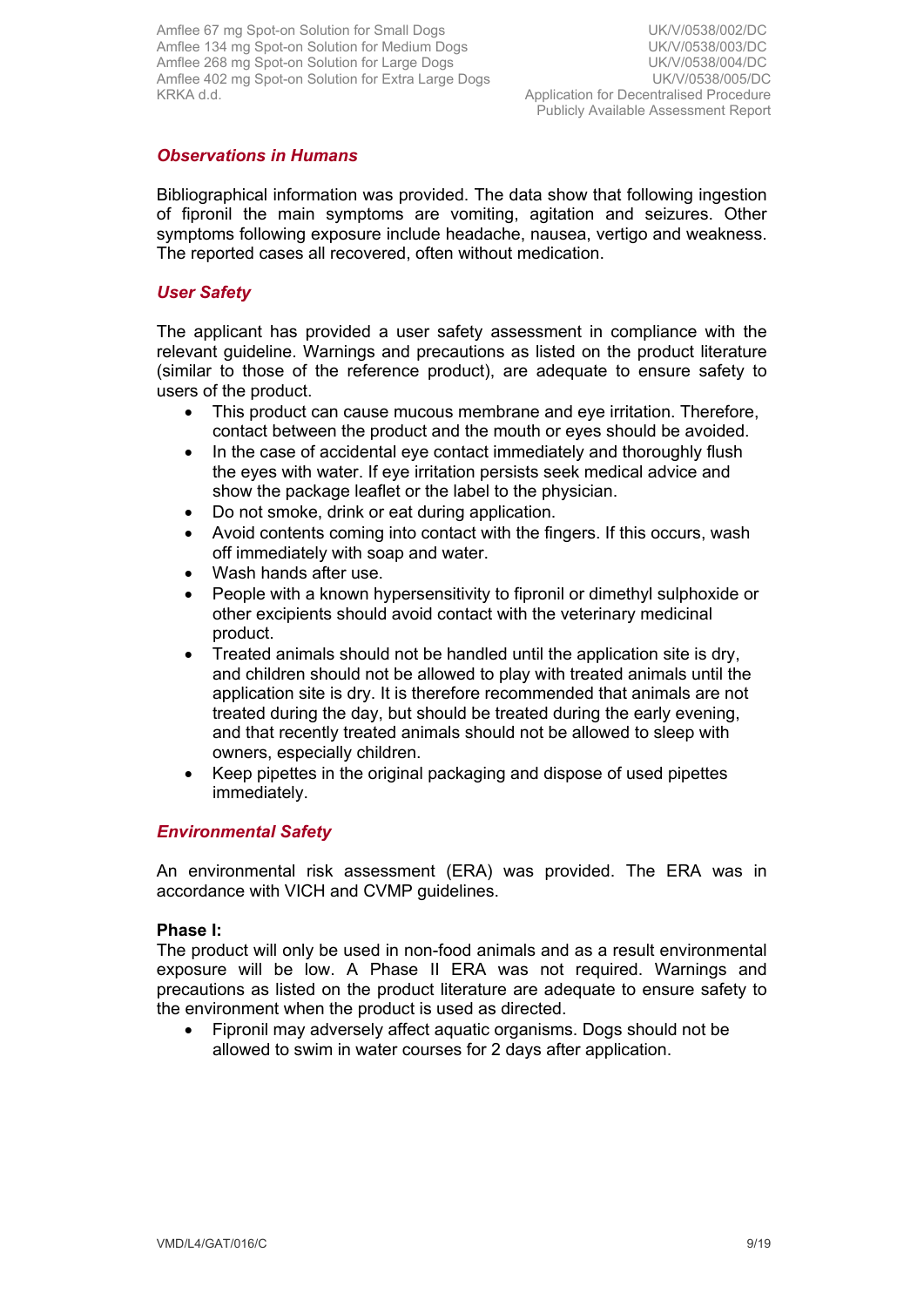# **IV CLINICAL DOCUMENTATION**

## *IV.I. Pre-Clinical Studies*

#### *Pharmacology*

#### Pharmacodynamics

Fipronil is an insecticide and acaricide belonging to the phenylpyrazole family. It works by blocking gamma-amino butyric acid (GABA) receptors which affects the movement of chloride ions across the cell membrane. This results in uncontrolled central nervous system (CNS) activity which leads to death of the insect or acarid. Fipronil is more toxic to insects than mammals due to differences in the GABA receptor sensitivity.

#### Pharmacokinetics

As this is a generic hybrid application according to EU Directive 2001/82/EC as amended, not further data were required. Bibliographical data were provided in support of the application.

Studies were provided for the pharmacokinetics of fipronil in the dog. In one study the plasma concentration of fipronil was measured following single topical administration. Collars were fitted to prevent grooming and ingestion of the product. Blood samples were taken pre-treatment and at regular intervals up to day 56 post-treatment. The  $C_{max}$ <sup>6</sup>,  $T_{max}$ <sup>7</sup> and AUC<sup>8</sup> were calculated. The pharmacokinetic parameters varied between animals but by day 56 the fipronil concentration was below the level of quantification in all animals. The pharmacokinetic profile was as expected and no adverse events were observed.

A second study was provided which looked at the hair coat distribution of fipronil following single topical application to dogs. Again collars were fitted to prevent grooming and ingestion of the product. Hair samples were taken from three areas; lumbar, right side of thorax and left side of neck. Samples were collected pre-treatment and at 4 time points up to day 56 after treatment. Samples were homogenised and fipronil concentration determined. The results showed that fipronil was detected in all zones sampled within 24 hours of application. Fipronil could still be detected, at low levels, on day 56.

The two pharmacokinetic studies provided in support of the application demonstrated the pharmacokinetic parameters of the test product were as expected. Fipronil concentration was almost 1000 times greater on the hair than in the plasma, showing very little is absorbed. The studies also demonstrated that distribution across the coat does occur within 24 hours of single topical administration and remains detectable up to 56 days after treatment.

 $^6$  C<sub>max</sub> – Maximum plasma concentration

 $7 T_{\text{max}}$  – Time to maximum concentration

<sup>8</sup> AUC – Area under the curve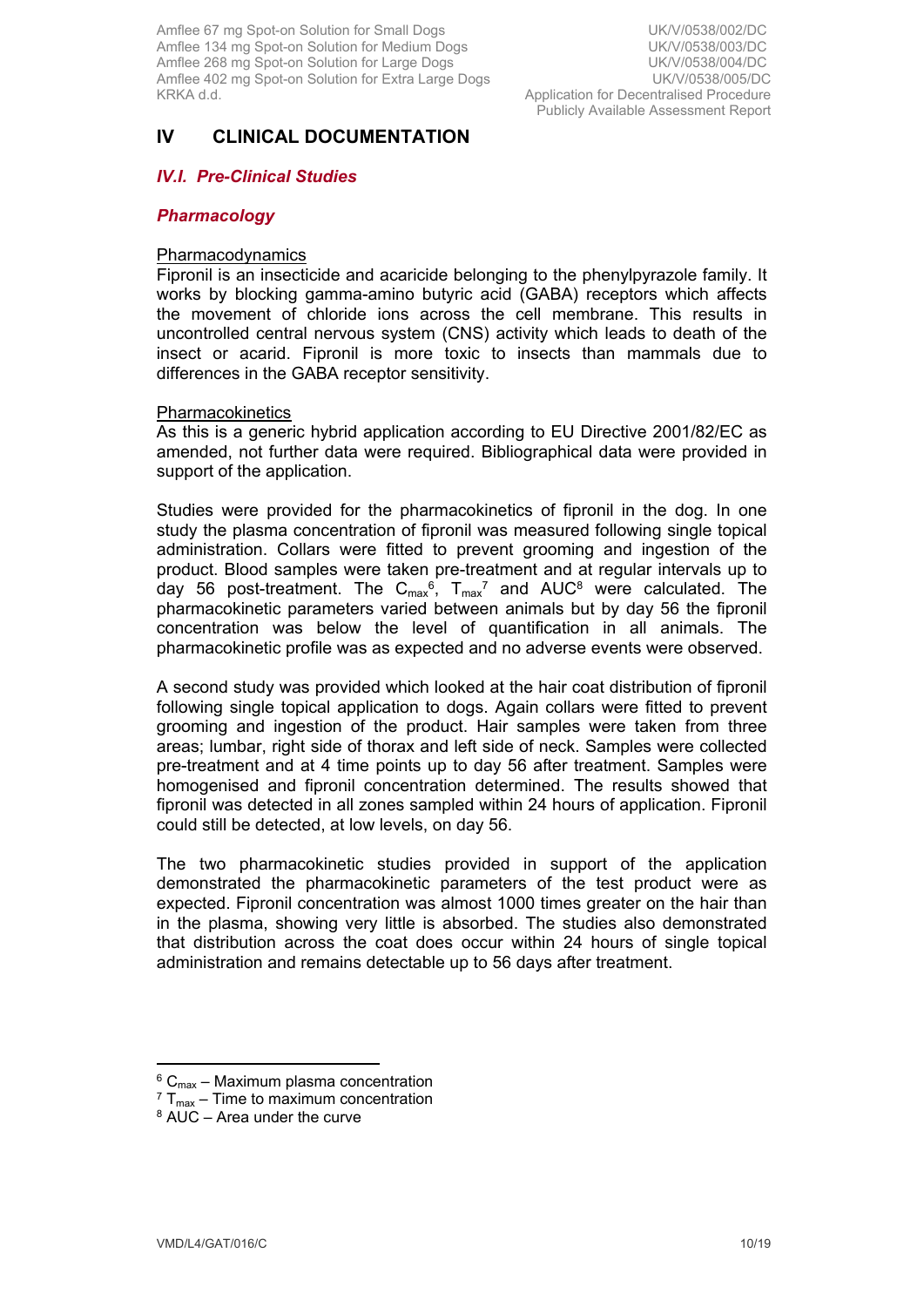## *Tolerance in the Target Species*

A controlled target animal tolerance study was performed using multiples of the recommended dose in the target species. A placebo was used as a control. All doses were administered by the dermal route. The study was performed at a GLP<sup>9</sup> -compliant target animal species study unit, using 10% fipronil. Doses of 1x, 3x and 5x the nominal product dose were given to young dogs, (or a negative control was used). This was a, parallel group, randomised, blind, negative controlled study. Observations were performed as appropriate throughout the trial, with blood being analysed periodically and tissue samples being analysed. No adverse reactions relating to use of the product were seen. Suitable warnings are given in the SPC.

The product literature accurately reflects the type and incidence of adverse effects which might be expected.

#### *Resistance*

A literature search had been performed and information provided on the resistance to fipronil. Very little evidence of resistance in ectoparasites in dogs has been identified. Adequate warnings and precautions appear on the product literature.

## *IV.II. Clinical Documentation*

#### *Laboratory Trials*

Six dose confirmation studies were provided in support of the application. The studies demonstrated efficacy against the fleas, ticks and lice at the selected dose.

#### *Dose confirmation studies:*

Study 1

| Study title     | Dose confirmation study to evaluate the efficacy of a<br>topically applied spot-on formulation of Fipronil Spot-On<br>Solution for Dogs (10% fipronil) against ticks<br>(Rhipicephalus sanguineus and Dermacentor<br>reticulatus) and the cat flea (Ctenocephalides felis) on<br>dogs under laboratory conditions. |
|-----------------|--------------------------------------------------------------------------------------------------------------------------------------------------------------------------------------------------------------------------------------------------------------------------------------------------------------------|
| Objectives      | To evaluate the efficacy of a topically applied spot-on<br>formulation of fipronil against ticks (Rhipicephalus<br>sanguineus and Dermacentor reticulatus) and the cat<br>flea (Ctenocephalides felis) on dogs under laboratory<br>conditions.                                                                     |
| Test site $(s)$ | Laboratory environment. Single centre.                                                                                                                                                                                                                                                                             |
| Compliance with | Good Clinical Practice (GCP)                                                                                                                                                                                                                                                                                       |

<sup>9</sup> GLP - Good Laboratory Practice.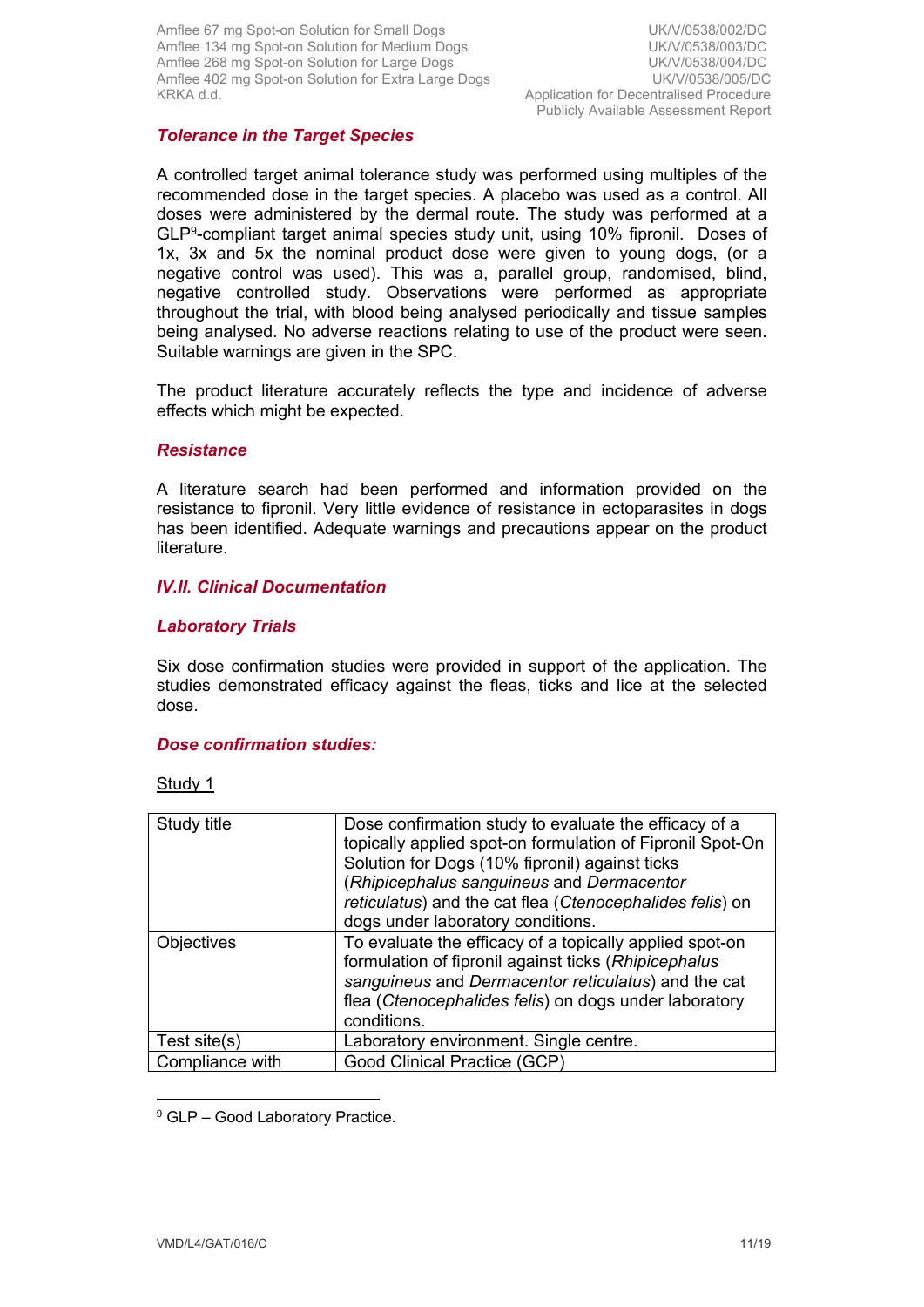| Regulatory guidelines      |                                                                                                                                                                                                                                                                                                                                                                                      |
|----------------------------|--------------------------------------------------------------------------------------------------------------------------------------------------------------------------------------------------------------------------------------------------------------------------------------------------------------------------------------------------------------------------------------|
| <b>Test Product</b>        | Fipronil Spot-On Solution for Dogs (10% fipronil),<br>synonymous with the product to be authorised. Product<br>delivered at 1.34 ml. (Dogs 10 - 20 kg).                                                                                                                                                                                                                              |
| Control<br>product/placebo | Control product, Frontline Spot On Dog 10% w/v Spot-<br>On Solution, at 1.34 ml. (Dogs 10 - 20 kg).                                                                                                                                                                                                                                                                                  |
|                            | Negative control group (no treatment).                                                                                                                                                                                                                                                                                                                                               |
| Animals                    | Healthy adult and sub adult dog, 8 animals each group.                                                                                                                                                                                                                                                                                                                               |
| Outcomes/endpoints         | Determine the efficacy of a generic spot-on formulation<br>against cat fleas and ticks on dogs. Efficacy of the test<br>product was compared to the negative control and<br>reference product up to Day 30.                                                                                                                                                                          |
| Randomisation              | Randomised.                                                                                                                                                                                                                                                                                                                                                                          |
| <b>Blinding</b>            | Partially blinded.                                                                                                                                                                                                                                                                                                                                                                   |
| Method                     | This was a parallel-grouped study. After acclimatisation,<br>animals were infested as appropriate (approximately<br>100 fleas per dog or approximately 50 of one of two tick<br>species per dog), at various time points, and given<br>treatment according to their respective groups. Tick and<br>flea counts were performed on several occasions up to<br>30 days after treatment. |
| Statistical method         | All tests were two-sided. Statistical analysis was<br>performed using appropriate software. Level of<br>significance was set at 5% (p<0.05). Primary<br>calculations for efficacy were based on mean flea<br>counts. Comparisons were made by ANOVA.                                                                                                                                 |
| <b>RESULTS</b>             |                                                                                                                                                                                                                                                                                                                                                                                      |
| Outcomes for<br>endpoints  | <b>Flea Counts</b><br>Where either product had been used, there was 100%<br>efficacy against fleas on all assessment days.<br>Both products therefore had 4 weeks persistent efficacy<br>against fleas (C. Felis). No treatment-related adverse<br>effects were noted.                                                                                                               |
|                            | <b>Efficacy against R. sanguineus</b><br>There was no evidence of a statistically significant<br>difference between the two treated groups. No<br>treatment-related adverse effects were noted.<br>Comparable efficacy was observed for both treatment<br>groups (>90%), demonstrating a 4 week persistent<br>effectiveness against R. Sanguineus.                                   |
|                            | <b>Efficacy against D. reticulatus</b><br>There was no evidence of a statistically significant<br>difference between the two treated groups.<br>No treatment-related adverse effects were noted.<br>Comparable efficacy was observed for both treatment<br>groups (>90%), demonstrating a 4 week persistent                                                                          |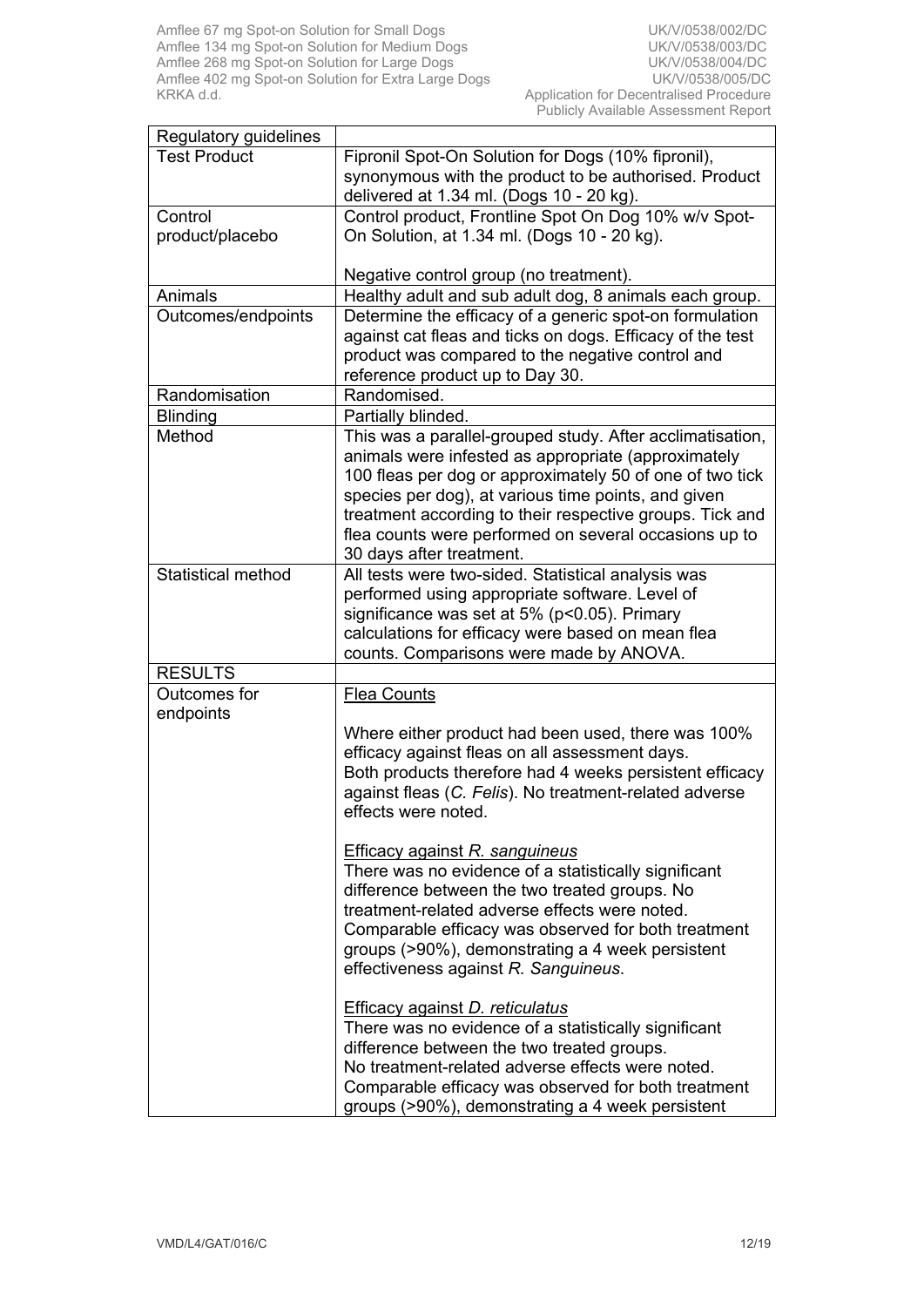Amflee 67 mg Spot-on Solution for Small Dogs Note 2001 100 No. 2010 101 No. 2010 No. 2010 101 No. 2010 No. 20 Amflee 134 mg Spot-on Solution for Medium Dogs 
Whomes The Wave UK/V/0538/003/DC Amflee 268 mg Spot-on Solution for Large Dogs UK/V/0538/004/DC Amflee 402 mg Spot-on Solution for Extra Large Dogs **UK/V/0538/005/DC** KRKA d.d. **Application for Decentralised Procedure** 

|                   | effectiveness against <i>D. reticulatus</i> .     |
|-------------------|---------------------------------------------------|
| <b>DISCUSSION</b> | The product was shown to be effective against the |
|                   | target parasites.                                 |

| Study title               | A study to determine the efficacy of a single application                                                |
|---------------------------|----------------------------------------------------------------------------------------------------------|
|                           | of Fipronil Spot-On Solution for Dogs (10% fipronil)                                                     |
|                           | when compared to a comparator and an untreated                                                           |
|                           | group against artificially induced infestations of ticks                                                 |
|                           | (Ixodes ricinus) on dogs under laboratory conditions.                                                    |
| Objectives                | To evaluate the efficacy of a topically applied spot-on                                                  |
|                           | formulation of fipronil against ticks (Ixodes ricinus) on                                                |
|                           | dogs under laboratory conditions.                                                                        |
| Test site(s)              | Laboratory environment. Single site.                                                                     |
| Compliance with           | Good Clinical Practice (GCP)                                                                             |
| Regulatory guidelines     |                                                                                                          |
| <b>Test Product</b>       | Fipronil Spot-On Solution for Dogs (10% fipronil),                                                       |
|                           | synonymous with the product to be authorised. Product                                                    |
|                           | delivered at 1.34 ml. (Dogs 10 - 20 kg).                                                                 |
| Control                   | Control product, Frontline Spot On Dog 10% w/v Spot-                                                     |
| product/placebo           | On Solution, at 1.34 ml. (Dogs 10 - 20 kg).                                                              |
|                           |                                                                                                          |
|                           | Negative control group (no treatment).                                                                   |
| Animals                   | Healthy adult and sub adult dog, 8 animals each group.                                                   |
| Outcomes/endpoints        | Determine the efficacy of a generic spot-on formulation                                                  |
|                           | against ticks on dogs. Efficacy of the test product was                                                  |
|                           | compared to the negative control and reference product                                                   |
|                           | up to Day 30.                                                                                            |
| Randomisation             | Randomised.                                                                                              |
| <b>Blinding</b>           | Partially blinded.                                                                                       |
| Method                    | After acclimatisation, animals were infested as                                                          |
|                           | appropriate (approximately 50 ticks per dog), at various                                                 |
|                           | time points, and given treatment according to their                                                      |
|                           | respective groups. Tick counts were performed on                                                         |
| <b>Statistical method</b> | several occasions up to 30 days after treatment.<br>Statistical analysis was performed using appropriate |
|                           | software. Level of significance was set at 5% (p<0.05).                                                  |
|                           | Primary calculations for efficacy were based on mean                                                     |
|                           | tick count. Comparison was made by Mixed Model                                                           |
|                           | ANOVA.                                                                                                   |
| <b>RESULTS</b>            |                                                                                                          |
| Outcomes for              | <b>Tick Counts</b>                                                                                       |
| endpoints                 | There was no evidence of a statistically significant                                                     |
|                           | difference between the two treated groups.                                                               |
|                           | No treatment-related adverse effects were noted. A 3                                                     |
|                           | week persistent efficacy claim was accepted for                                                          |
|                           | I. ricinus.                                                                                              |
| <b>DISCUSSION</b>         | The product was shown to be effective against the                                                        |
|                           | target parasites.                                                                                        |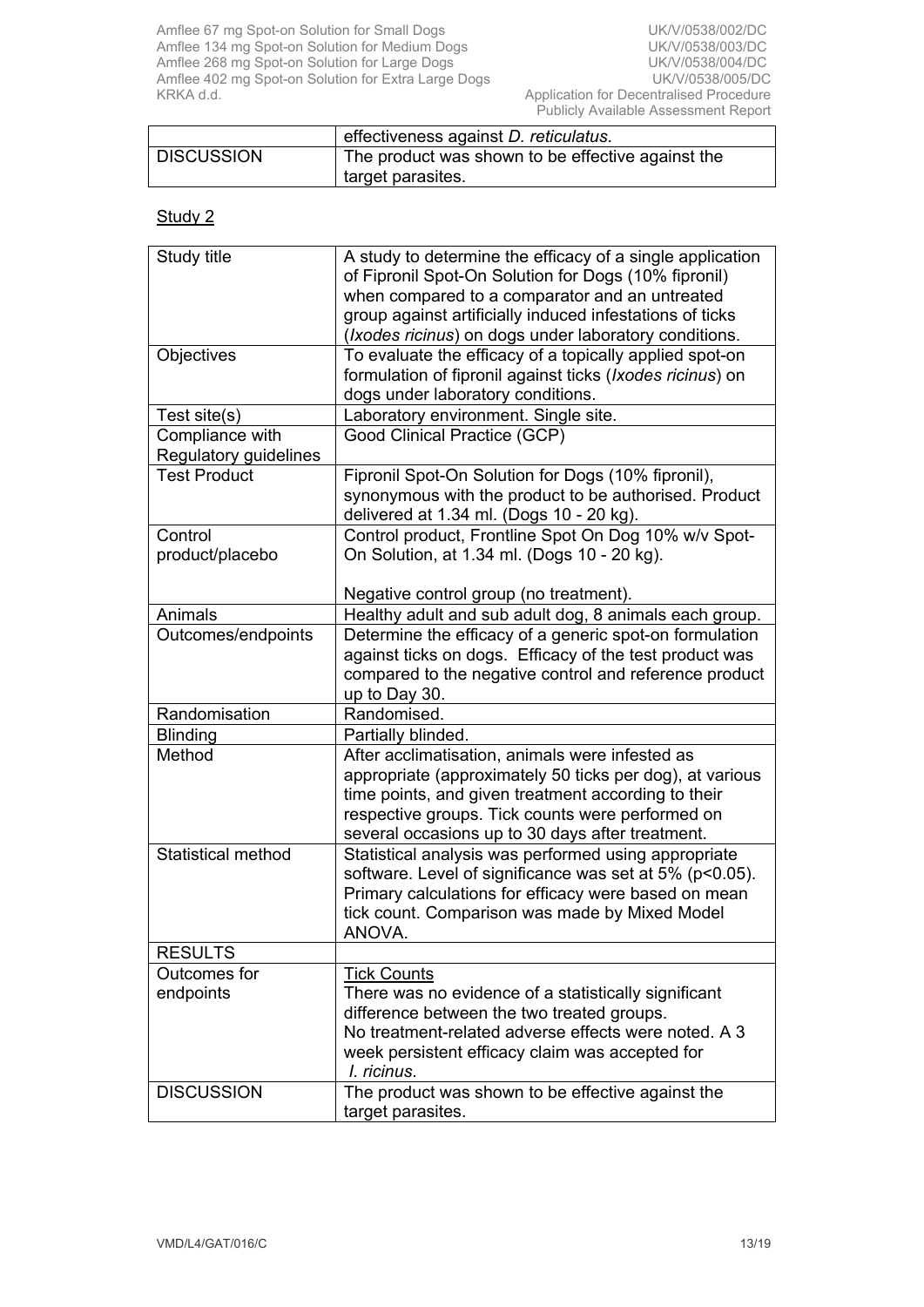Amflee 67 mg Spot-on Solution for Small Dogs Note 2001 100 No. 2010 101 No. 2010 No. 2010 101 No. 2010 No. 20 Amflee 134 mg Spot-on Solution for Medium Dogs 
Whomes The Wave UK/V/0538/003/DC Amflee 268 mg Spot-on Solution for Large Dogs UK/V/0538/004/DC Amflee 402 mg Spot-on Solution for Extra Large Dogs **UK/V/0538/005/DC** KRKA d.d. Application for Decentralised Procedure

| Study title                              | A controlled, randomised study to evaluate a single<br>application of Fipronil Spot-On Solution for Dogs (10%<br>fipronil) for lice treatment for Trichodectes canis on<br>dogs naturally infested with lice under laboratory<br>conditions. |
|------------------------------------------|----------------------------------------------------------------------------------------------------------------------------------------------------------------------------------------------------------------------------------------------|
| Objectives                               | To evaluate the efficacy of a topically applied spot-on<br>formulation of fipronil against lice on dogs under<br>laboratory conditions.                                                                                                      |
| Test site(s)                             | Laboratory environment. Single centre.                                                                                                                                                                                                       |
| Compliance with<br>Regulatory guidelines | Good Clinical Practice (GCP)                                                                                                                                                                                                                 |
| <b>Test Product</b>                      | Fipronil Spot-On Solution for Dogs (10% fipronil),<br>synonymous with the product to be authorised. Product<br>delivered at 0.67 ml/ (dogs weighing over 2 kg and up<br>to 10 kg) and $0.34$ ml (dogs $10 - 20$ kg).                         |
| Control<br>product/placebo               | Control product, Frontline Spot On Dog 10% w/v Spot-<br>On Solution, at 0.67 ml/day (dogs weighing over 2 kg<br>and up to 10 kg) and 0.34ml (dogs $10 - 20$ kg).                                                                             |
|                                          | Negative control group (no treatment).                                                                                                                                                                                                       |
| Animals                                  | Healthy adult and sub adult dog, 8 animals each group.                                                                                                                                                                                       |
| Outcomes/endpoints                       | Determine the efficacy of a generic spot-on formulation<br>against lice on dogs. Efficacy of the test product was<br>compared to the negative control and reference product<br>up to Day 35.                                                 |
| Randomisation                            | Randomised                                                                                                                                                                                                                                   |
| <b>Blinding</b>                          | Colour coded groups.                                                                                                                                                                                                                         |
| Method                                   | After acclimatisation, animals were infested with at least<br>10 lice, and given treatment according to their<br>respective groups. Lice counts were performed on<br>several occasions up to Day 35.                                         |
| <b>Statistical method</b>                | This was a block design study. The Statistical analysis<br>was performed using appropriate software. All tests<br>were two-sided. Level of significance was set at 5%<br>(p<0.05). Comparison was made by Mixed Model<br>ANOVA.              |
| <b>RESULTS</b>                           |                                                                                                                                                                                                                                              |
| Outcomes for<br>endpoints                | <b>Lice Counts</b><br>Comparable efficacy was observed for both treatment<br>groups on most days. No treatment-related adverse<br>effects were noted.                                                                                        |
| <b>DISCUSSION</b>                        | The product was shown to be effective against the<br>target parasite.                                                                                                                                                                        |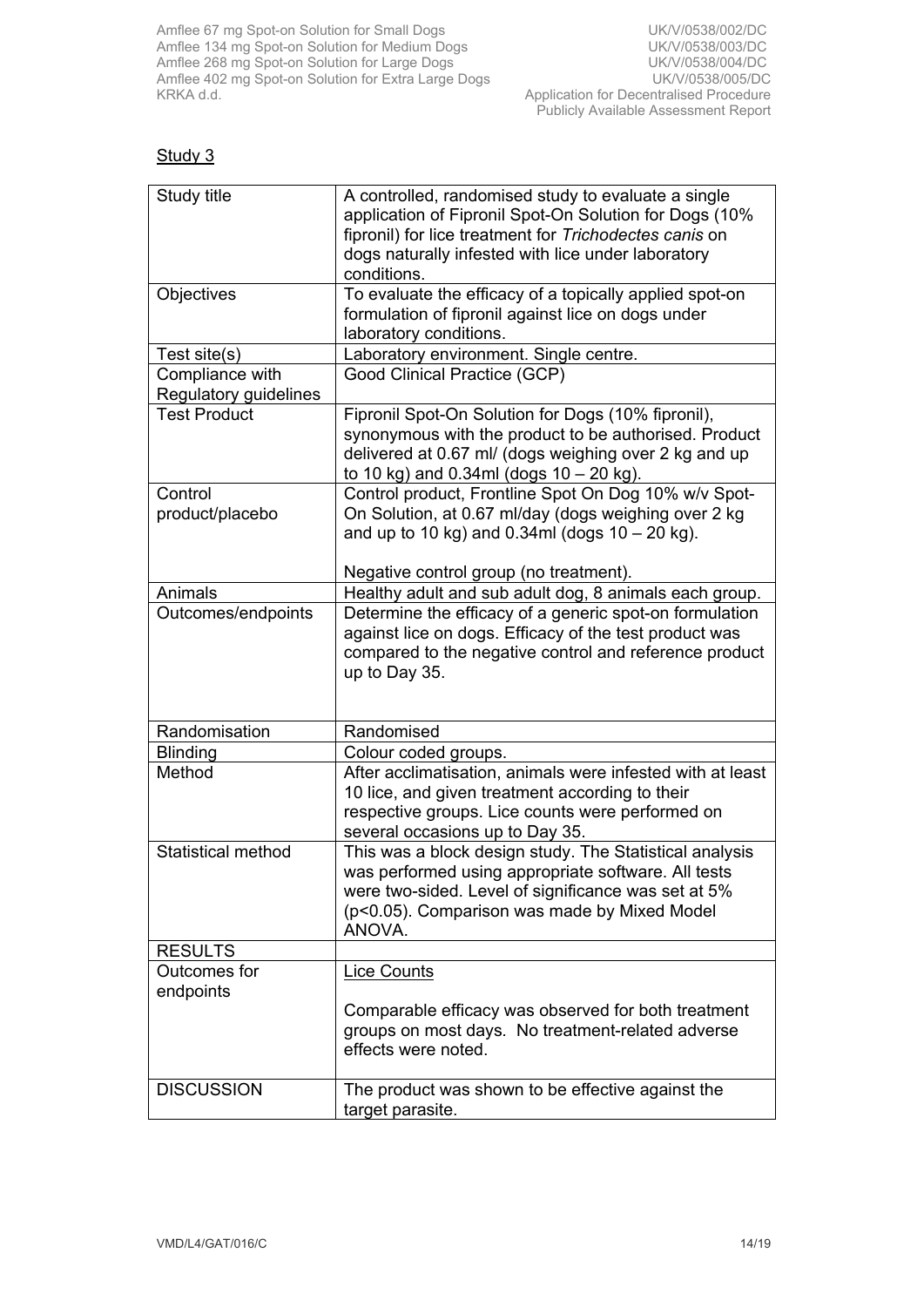Amflee 67 mg Spot-on Solution for Small Dogs<br>
Amflee 134 mg Spot-on Solution for Medium Dogs<br>
UK/V/0538/003/DC Amflee 134 mg Spot-on Solution for Medium Dogs<br>
Amflee 268 mg Spot-on Solution for Large Dogs<br>
UK/V/0538/004/DC Amflee 268 mg Spot-on Solution for Large Dogs UK/V/0538/004/DC Amflee 402 mg Spot-on Solution for Extra Large Dogs **UK/V/0538/005/DC** KRKA d.d. Application for Decentralised Procedure

| Study title                              | Water immersion stability study of topically applied<br>Fipronil Spot-On Solution for Dogs (10% fipronil)<br>against cat flea (Ctenocephalides felis) on dogs under<br>laboratory conditions                                                                                                                                             |
|------------------------------------------|------------------------------------------------------------------------------------------------------------------------------------------------------------------------------------------------------------------------------------------------------------------------------------------------------------------------------------------|
| <b>Objectives</b>                        | To evaluate the efficacy of a topically applied spot-on<br>formulation of fipronil (with water immersion), against<br>fleas on dogs under laboratory conditions. Weekly<br>immersion                                                                                                                                                     |
| Test site(s)                             | Laboratory environment. Single site.                                                                                                                                                                                                                                                                                                     |
| Compliance with<br>Regulatory guidelines | Good Clinical Practice (GCP)                                                                                                                                                                                                                                                                                                             |
| <b>Test Product</b>                      | Fipronil Spot-On Solution for Dogs (10% fipronil),<br>synonymous with the product to be authorised. Product<br>delivered at 0.34ml (dogs 10 - 20 kg). With and without<br>immersion of animal in water.                                                                                                                                  |
| Control<br>product/placebo               | Negative control group (no treatment), water immersion<br>performed.                                                                                                                                                                                                                                                                     |
| Animals                                  | Healthy adult and sub adult dog, 8 animals each group.                                                                                                                                                                                                                                                                                   |
| Outcomes/endpoints                       | Determine the efficacy of a generic spot-on formulation<br>against fleas on dogs, with and without water<br>immersion. Efficacy of the test product was compared<br>to the negative control and reference product up to Day<br>65.                                                                                                       |
| Randomisation                            | Randomised.                                                                                                                                                                                                                                                                                                                              |
| <b>Blinding</b>                          | Coded groups.                                                                                                                                                                                                                                                                                                                            |
| Method                                   | This was a parallel-grouped study. After acclimatisation,<br>animals were infested with approximately 100 fleas per<br>animal, at various time points, and then treated<br>according to their respective groups. Flea counts were<br>performed on several occasions up to Day 65.                                                        |
| <b>Statistical method</b>                | Statistical analysis was performed using appropriate<br>software. All tests were two-sided. Level of significance<br>was set at 5% (p<0.05). Comparative analysis was<br>performed using ANOVA.                                                                                                                                          |
| <b>RESULTS</b>                           |                                                                                                                                                                                                                                                                                                                                          |
| Outcomes for<br>endpoints                | Flea Counts<br>Comparable efficacy was observed for both treatment<br>groups (>95%), demonstrating a persistent<br>effectiveness against C. felis up to 7 weeks for dogs not<br>immersed in water. For the animals receiving water<br>immersion, this period was reduced by 2 weeks. No<br>treatment-related adverse effects were noted. |
| <b>DISCUSSION</b>                        | The product was shown to be effective against the<br>target parasite.                                                                                                                                                                                                                                                                    |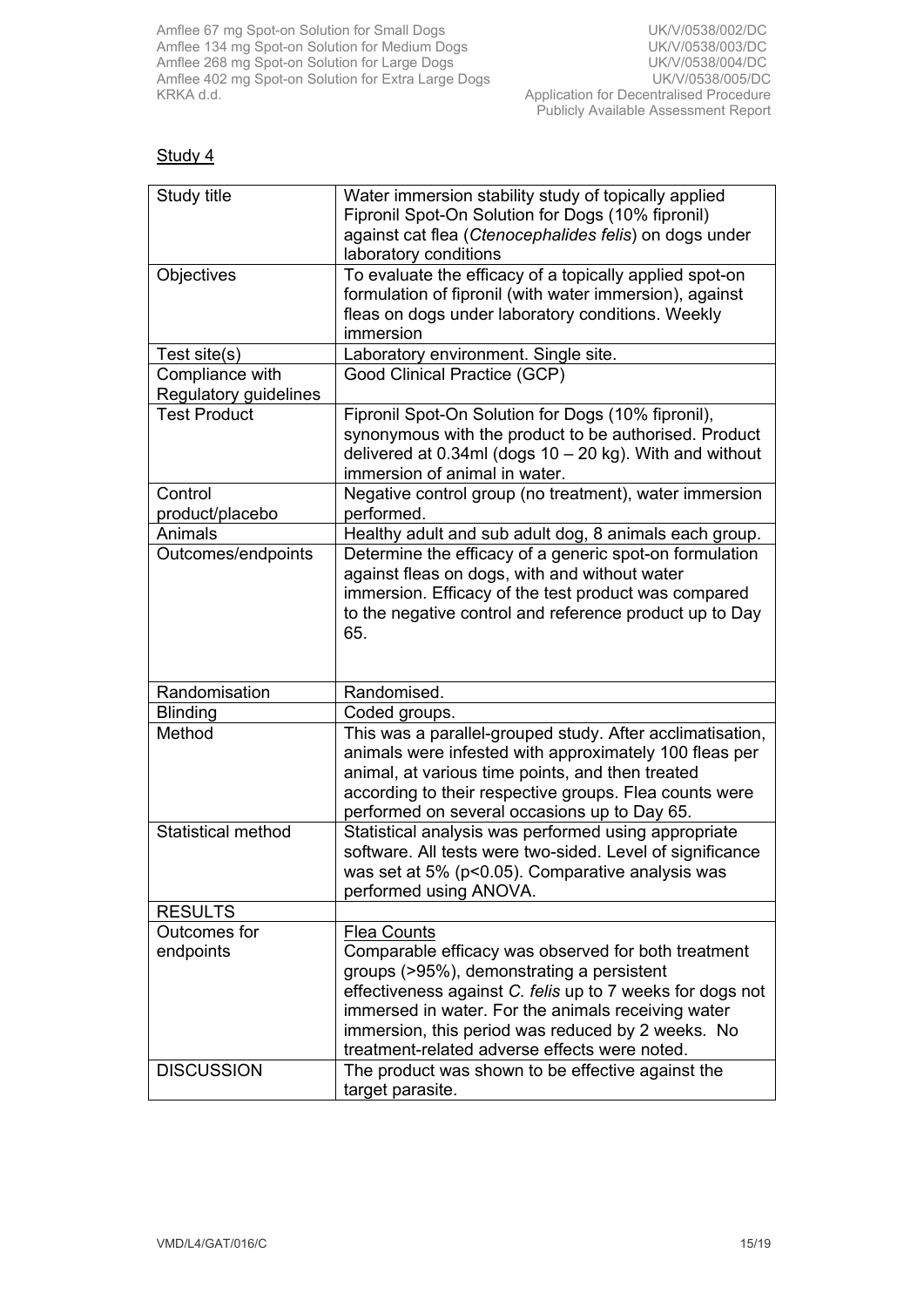# Study 5

| Study title               | Study to determine the persistent efficacy of a single                                                                |
|---------------------------|-----------------------------------------------------------------------------------------------------------------------|
|                           | application of a flea treatment against artificially induced<br>infestations of fleas (Ctenocephalides felis) on dogs |
| Objectives                | To evaluate the persistent efficacy of a single                                                                       |
|                           | application of a flea treatment against artificially induced                                                          |
|                           | infestations of fleas (Ctenocephalides felis) on dogs                                                                 |
| Test site(s)              | Laboratory environment. Single site.                                                                                  |
| Compliance with           | Good Clinical Practice (GCP)                                                                                          |
| Regulatory guidelines     |                                                                                                                       |
| <b>Test Product</b>       | Fipronil Spot-On Solution for Dogs (10% fipronil),                                                                    |
|                           | synonymous with the product to be authorised. Product                                                                 |
|                           | delivered at 1.34 ml (dogs $10 - 20$ kg).                                                                             |
| Control                   | Negative control group (no treatment). Control product,                                                               |
| product/placebo           | Frontline Spot On Dog 10% w/v Spot-On Solution, at                                                                    |
|                           | 1.34 ml/dog (dogs weighing over 10 kg - 20 kg).                                                                       |
| Animals                   | Healthy adult and sub adult dog, 8 animals each group.                                                                |
| Outcomes/endpoints        | Determine the persistent efficacy of a generic spot-on                                                                |
|                           | formulation against fleas on dogs. Efficacy of the test                                                               |
|                           | product was compared to the negative control and                                                                      |
|                           | reference product up to Day 56.                                                                                       |
| Randomisation             | Randomised.                                                                                                           |
| <b>Blinding</b>           | Coded groups.                                                                                                         |
| Method                    | This was a parallel-grouped study. After acclimatisation,                                                             |
|                           | animals were infested with approximately 100 fleas per                                                                |
|                           | animal, at various time points, and then treated                                                                      |
|                           | according to their respective groups. Flea counts were                                                                |
|                           | performed on several occasions up to Day 56.                                                                          |
| <b>Statistical method</b> | Statistical analysis was performed using appropriate                                                                  |
|                           | software. All tests were two-sided. Level of significance                                                             |
|                           | was set at 5% (p<0.05).                                                                                               |
| <b>RESULTS</b>            |                                                                                                                       |
| Outcomes for              | <b>Flea Counts</b>                                                                                                    |
| endpoints                 | Comparable efficacy was observed for both treatment                                                                   |
|                           | groups (>95%), demonstrating a persistent                                                                             |
|                           | effectiveness against C .felis for up to 8 weeks. No                                                                  |
|                           | treatment-related adverse effects were noted.                                                                         |
| <b>DISCUSSION</b>         | The product was shown to be effective against the                                                                     |
|                           | target parasite.                                                                                                      |

| Study title | Study to determine the persistent efficacy of a single<br>application of a flea treatment against artificially induced<br>infestations of fleas (Ctenocephalides felis) on dogs that<br>have been immersed in water weekly |
|-------------|----------------------------------------------------------------------------------------------------------------------------------------------------------------------------------------------------------------------------|
| Objectives  | To evaluate the persistent efficacy of a single<br>application of a flea treatment against artificially induced<br>infestations of fleas (Ctenocephalides felis) on dogs.                                                  |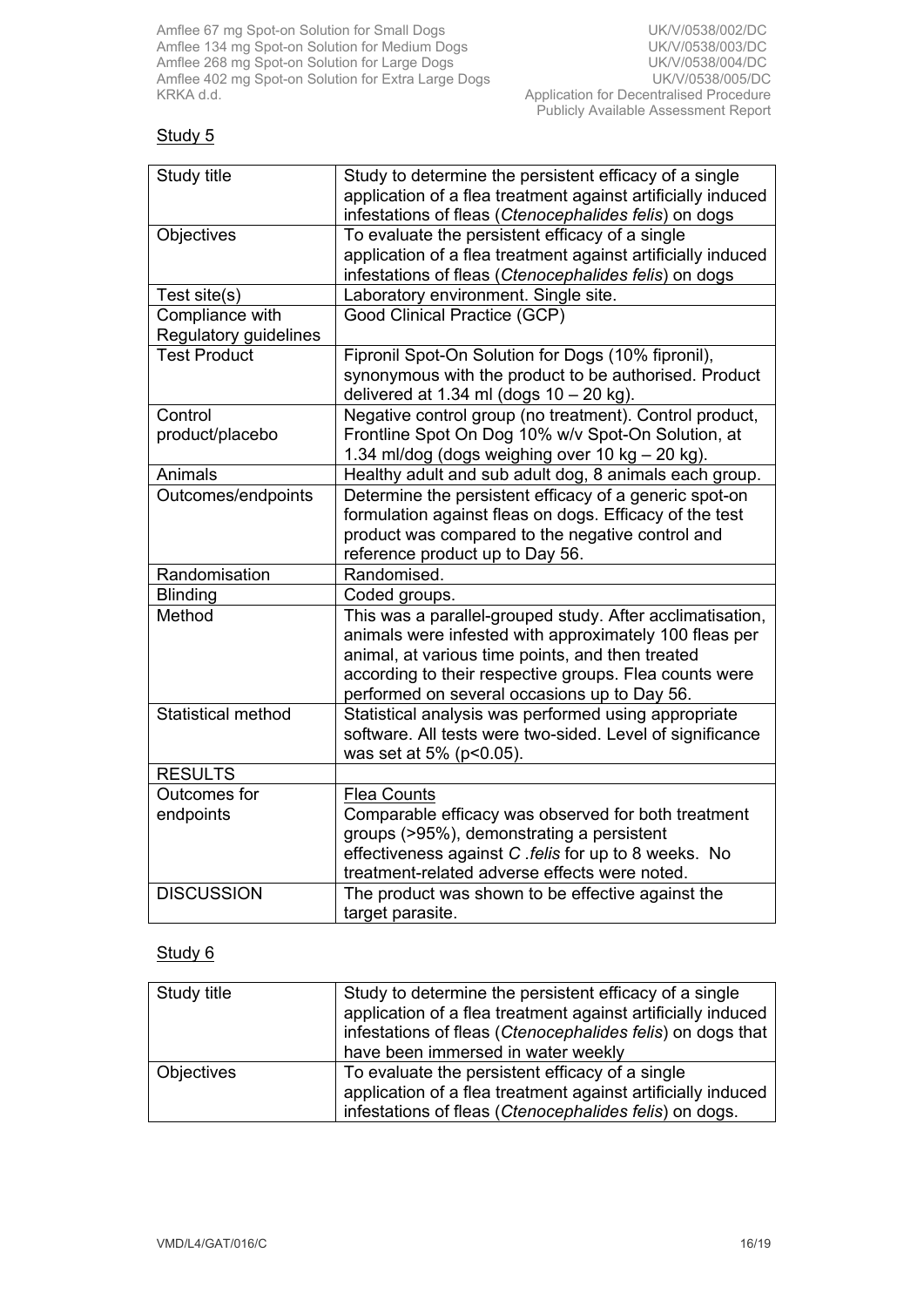|                           | Weekly immersion in water.                                                    |
|---------------------------|-------------------------------------------------------------------------------|
| Test site(s)              | Laboratory environment. Single site.                                          |
| Compliance with           | Good Clinical Practice (GCP)                                                  |
| Regulatory guidelines     |                                                                               |
| <b>Test Product</b>       | Fipronil Spot-On Solution for Dogs (10% fipronil),                            |
|                           | synonymous with the product to be authorised. Product                         |
|                           | delivered at $1.34$ ml (dogs $10 - 20$ kg).                                   |
| Control                   | Negative control group (no treatment), water immersion                        |
| product/placebo           | also performed.                                                               |
| Animals                   | Healthy adult and sub adult dog, 8 animals each group.                        |
| Outcomes/endpoints        | Determine the persistent efficacy of a generic spot-on                        |
|                           | formulation against fleas on dogs, with water                                 |
|                           | immersion. Efficacy of the test product was compared                          |
|                           | to the negative control up to Day 51.                                         |
| Randomisation             | Randomised.                                                                   |
| <b>Blinding</b>           | Coded groups.                                                                 |
| Method                    | This was a parallel-grouped study. After acclimatisation,                     |
|                           | animals were infested with approximately 100 fleas per                        |
|                           | animal, at various time points, and then treated                              |
|                           | according to their respective groups. Flea counts were                        |
|                           | performed on several occasions up to Day 51.                                  |
| <b>Statistical method</b> | Statistical analysis was performed using appropriate                          |
|                           | software. All tests were two-sided. Level of significance                     |
|                           | was set at 5% (p<0.05).                                                       |
| <b>RESULTS</b>            |                                                                               |
| Outcomes for              | <b>Flea Counts</b>                                                            |
| endpoints                 | Comparable efficacy was observed for both treatment                           |
|                           | groups (>95%), demonstrating a persistent                                     |
|                           | effectiveness against C. felis up to 7 weeks for dogs                         |
|                           | immersed weekly in water. No treatment-related<br>adverse effects were noted. |
| <b>DISCUSSION</b>         |                                                                               |
|                           | The product was shown to be effective against the                             |
|                           | target parasite.                                                              |

The studies conducted supported the claims in the authorised SPC, in compliance with the requirements laid out in the Guideline for the testing and evaluation of the efficacy of antiparasitic substances for the treatment and prevention of tick and flea infestation in dogs and cats EMEA/CVMP/EWP/005/2000-Rev.2 June2008.

## *Field Trials*

As this is a generic hybrid application submitted in accordance with Article 13 (3) of Directive 2001/82/EC as amended, the results of field trials are not required.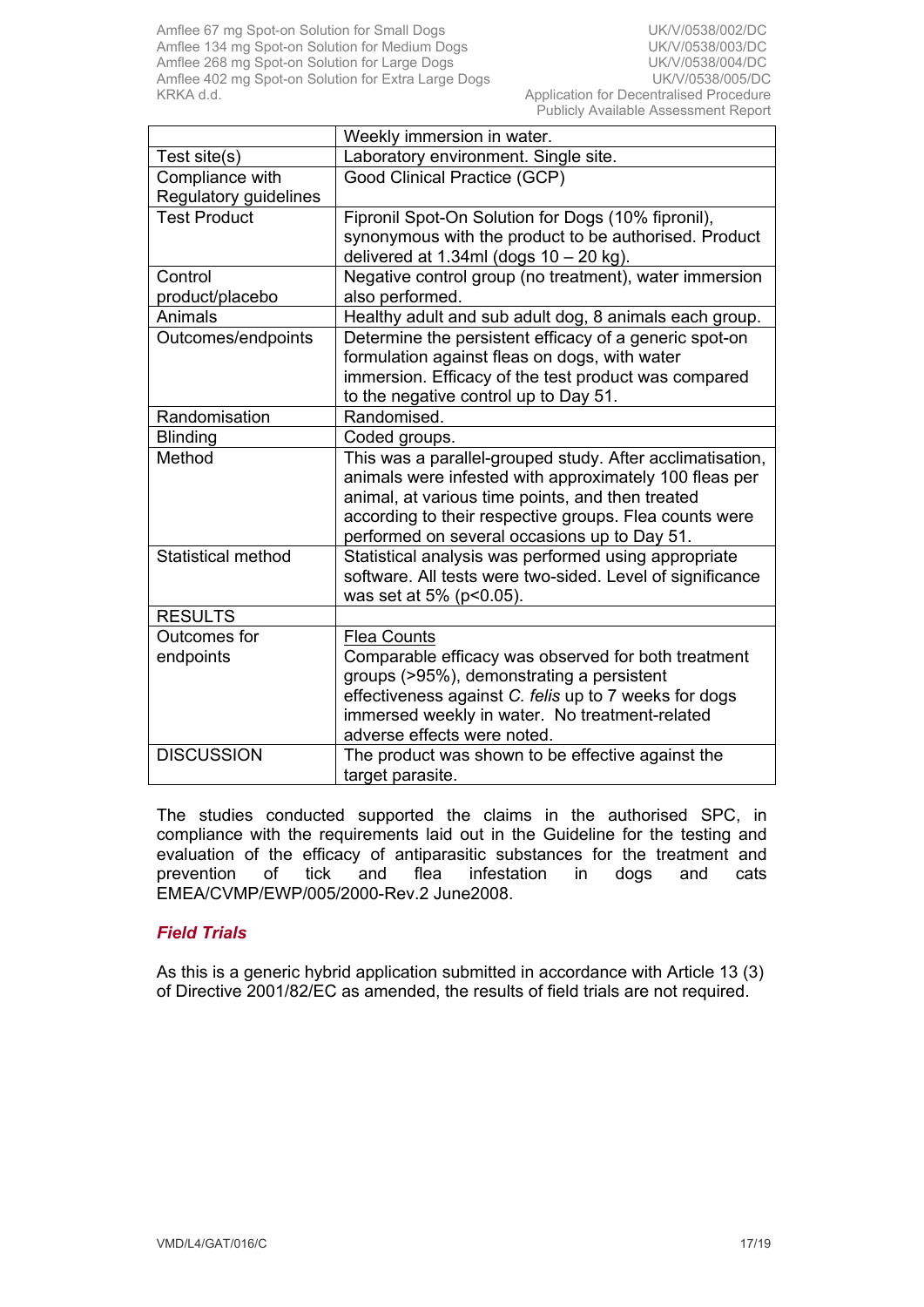.

Publicly Available Assessment Report

# **V OVERALL CONCLUSION AND BENEFIT– RISK ASSESSMENT**

The data submitted in the dossier demonstrate that when the product is used in accordance with the Summary of Product Characteristics, the benefit/risk profile of the product(s) is favourable